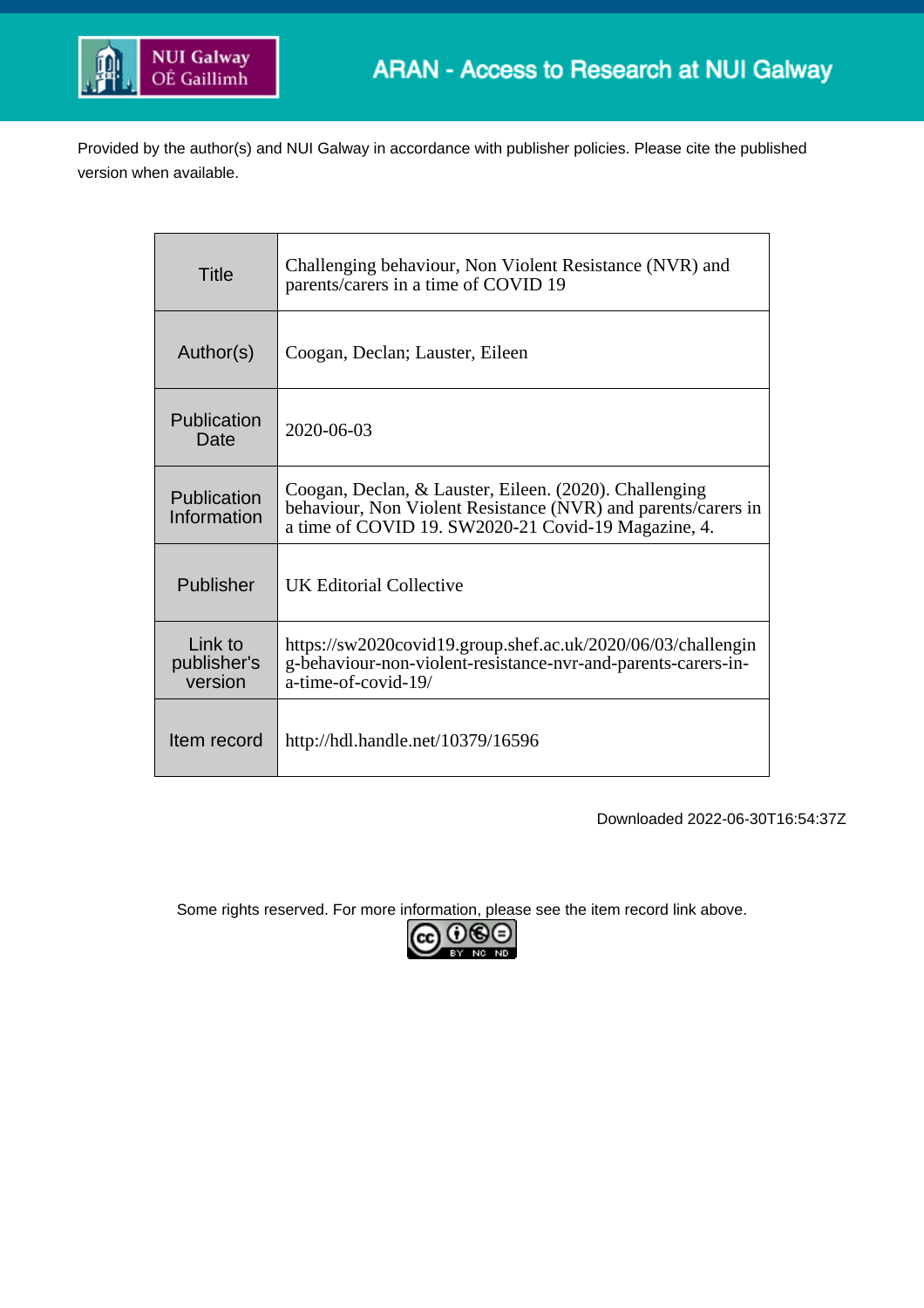# **Challenging behaviour, Non Violent Resistance (NVR) and Parents/ Carers in a time of COVID 19**

- Declan Coogan, PhD & Eileen Lauster, June 2020
- Post-date [3 June 2020](https://sw2020covid19.group.shef.ac.uk/2020/06/03/challenging-behaviour-non-violent-resistance-nvr-and-parents-carers-in-a-time-of-covid-19/)



**"It's a lot worse than it was"**

Thirteen year old Marie's parents (not her real name), rang their social worker as their daughter's behaviour had worsened since the COVID 19 pandemic closed schools and their workplaces. Marie was fighting with them much more, saying her parents were "crazy" and "it was all their fault". As they spoke, Marie's parents described feelings of hopelessness and helplessness as their daughter had, over the last few months, begun to use alcohol (and they suspected, drugs), gone missing from school and had broken a door and windows at home. Marie had beaten up her young brother, had pushed her parents around and threatened them with physical violence. They could not understand how Marie, who had been pleasant, happy, out-going and close to her parents, could change so much and treat them so badly. They felt there was nothing they could do. They felt at a loss…and initially, their social worker felt the same way.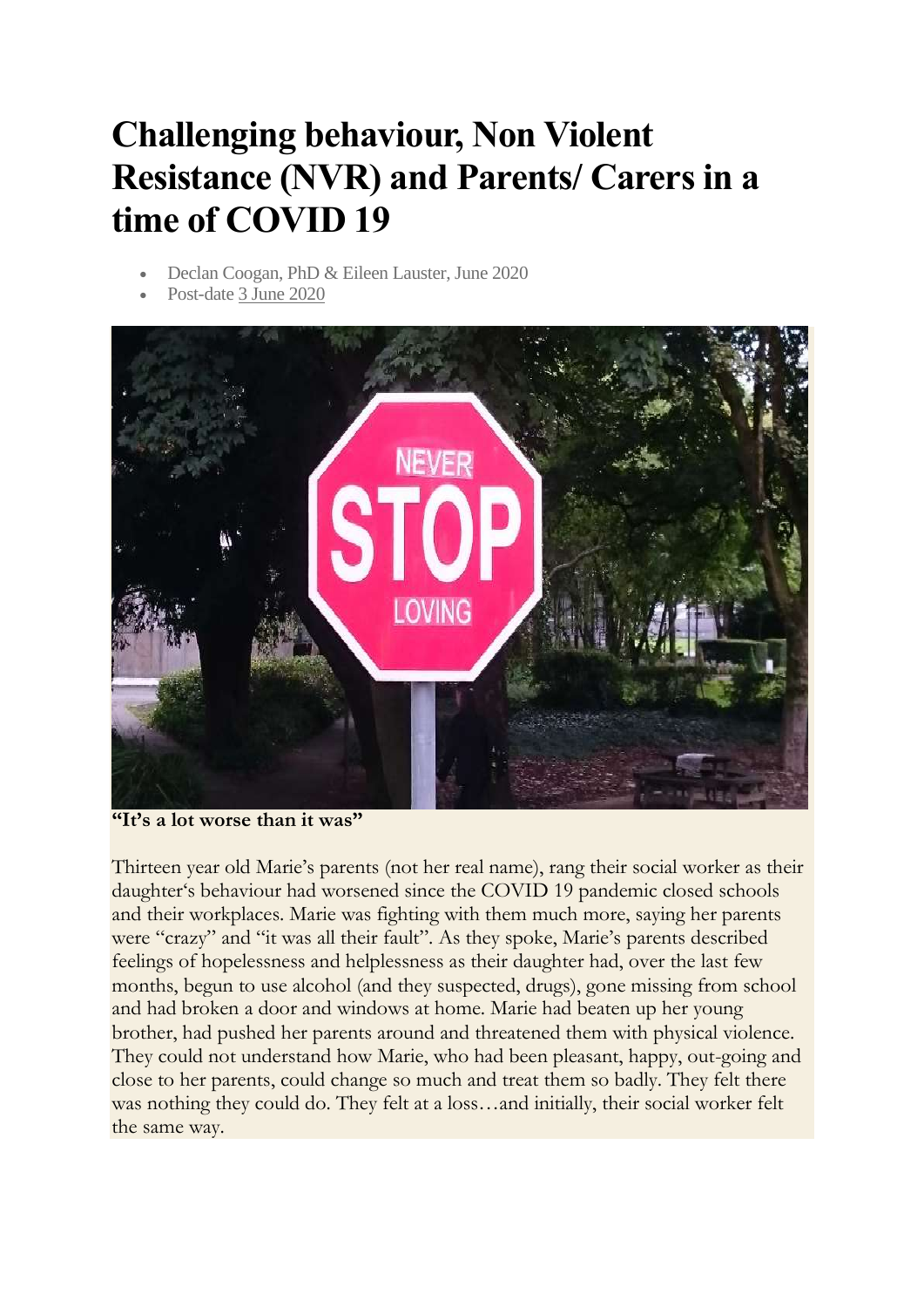Experiences within the family of this kind of behaviour (also known as child to parent violence and abuse, CPVA) are surrounded with a veil of silence, with embarrassment, shame and fear (Coogan & Holt 2015, Coogan 2018, Bonnick 2019). This makes it very difficult for a parent/ carer to start a conversation about CPVA.

## **The First Step**

But reaching out and talking is always a good first step, even though that first step is always very hard. For the people who work with families, like social workers and family support workers, psychologists and psychiatrists, listening to parents or carers talking about these experiences is always a good start. And as more parents began to talk about being afraid of their son or daughter to us and other practitioners who listen and work with parents and families around Ireland, they tell us that listening without judgement is really very important to them.

But what can we do together to end the use of abusive and/or violent behaviour by some children and young people towards their parents? First, we can name the problem and let parents know that they are not alone. Conflict between parents and children is usually a rite of passage, a stage in changing relationships as sons and daughters grow and mature. But in some families, abuse, violence and fear enters the relationship when parents, like these feel they are unable to act as a parent.

CPVA is an abuse of power through which a child/adolescent under the age of 18 years coerces controls or dominates parents or those who have a parental role (e.g. grand-parents or foster carers). It is reported by parents from a wide range of social and cultural backgrounds in Ireland, throughout the EU and further afield.

### **The Human Rights of Parents/ carers?**

This is a question of the human rights of parents and of children: Article 5 of the Universal Declaration of Human Rights states that no one should be subjected to torture or to cruel, inhuman or degrading treatment. Yet parents or carers who talk with us about the abusive and/or sometimes violent behaviour of their son or daughter tell us about experiences of cruelty, of feeling degraded or constantly walking on eggshells. And because parents in these situations cannot live in a close and happy relationship with their child, then the child is also negatively affected by his or her behaviour. It can lead to a move out of home for the child or a placement breakdown for a child in care.

Parents/carers living with CPVA often talk about feeling ashamed, feeling completely powerless and feeling all alone.

#### **No break in a time of COVID 19**

Right now, as we live through the time of COVID 19, it is even harder to be at home, together all the time. We are living through uncertain and strange times. Normal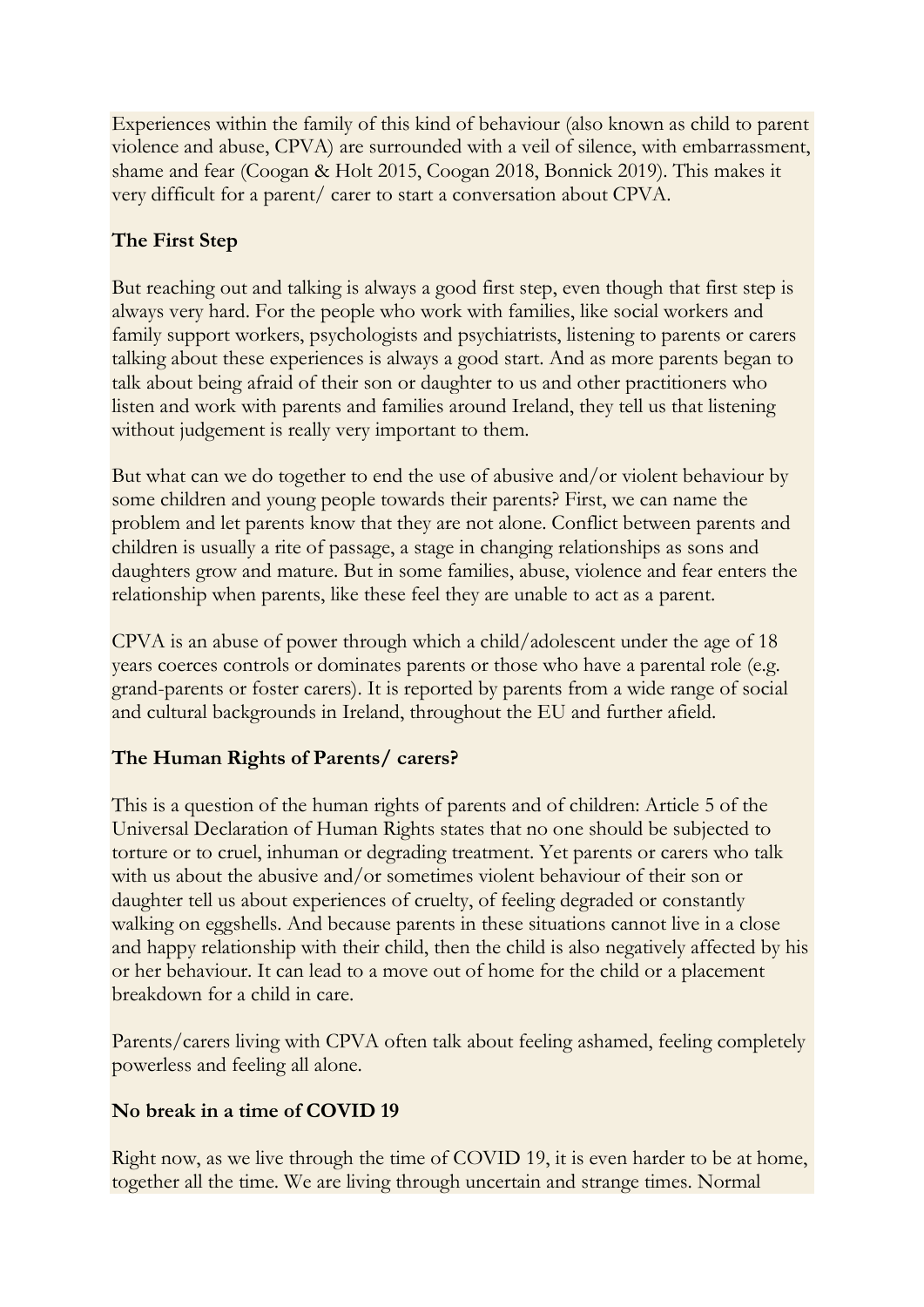routines are disrupted. It is almost impossible to escape the tension and stress if we're living with it all the time, without the break usually brought about through separation because of school, training course, work or getting together with friends. There is uncertainty about when and how all our lives can begin to return to some sort of normal routine. In lots of different ways, we have all had to adapt the ways we work and live.

But more than that, life continues to make other extraordinary demands of us all at present. Social isolation and social distancing is hard. It is also hard for everyone to maintain personal, physical and emotional/ psychological health but especially when living with the strain of life as we need to live now. It is even harder for families living with abusive and/or violent behaviour. But there is hope.

#### **Where does NVR come from?**

Non Violent Resistance (NVR) for families living with children with abusive/violent behaviour can offer hope. It was pioneered in Tel Aviv, Israel by psychologist and family therapist Haim Omer and others. They adopted the principles and strategies of non-violence from socio-political struggles for civil rights to work with families where children and young people use violent/abusive behaviour at home.

Involving trained practitioners working collaboratively with parents, the NVR model moves the focus of intervention to where parents can effectively take action to change relationship and interaction habits between parents and children that can lead to the use of abusive/violent behaviour.

#### **What does NVR mean in practice?**

Using the NVR model in partnership with parents, the NVR trained practitioner becomes a type of adviser/coach for parents. Parents are supported to develop skills for de-escalation, self-control, resistance and protest against/rejection of abusive behaviour. This empowers parents to take their place as a parent in the family. Parents commit to avoiding all forms of abusive behaviour and make a clear announcement to the family that specific types of behaviour are no longer acceptable. Although abusive and violent behaviour is rejected and resisted, the child is treated with respect and love as a member of the family. Parents increase their positive presence in their child's life and make unconditional acts of reconciliation towards their son/ daughter. Parents often also ask the NVR trained practitioner for help in recruiting and coordinating a Support Network (people chosen by parents to take on certain tasks to help them end abusive and/ or violent behaviour at home).

#### **Does NVR work?**

Parents tell us that the support they receive through using NVR helps them to end abusive/ violent behaviour. Our own experiences and the experiences of other NVR trained practitioners, including those who offer NVR through Parentline and other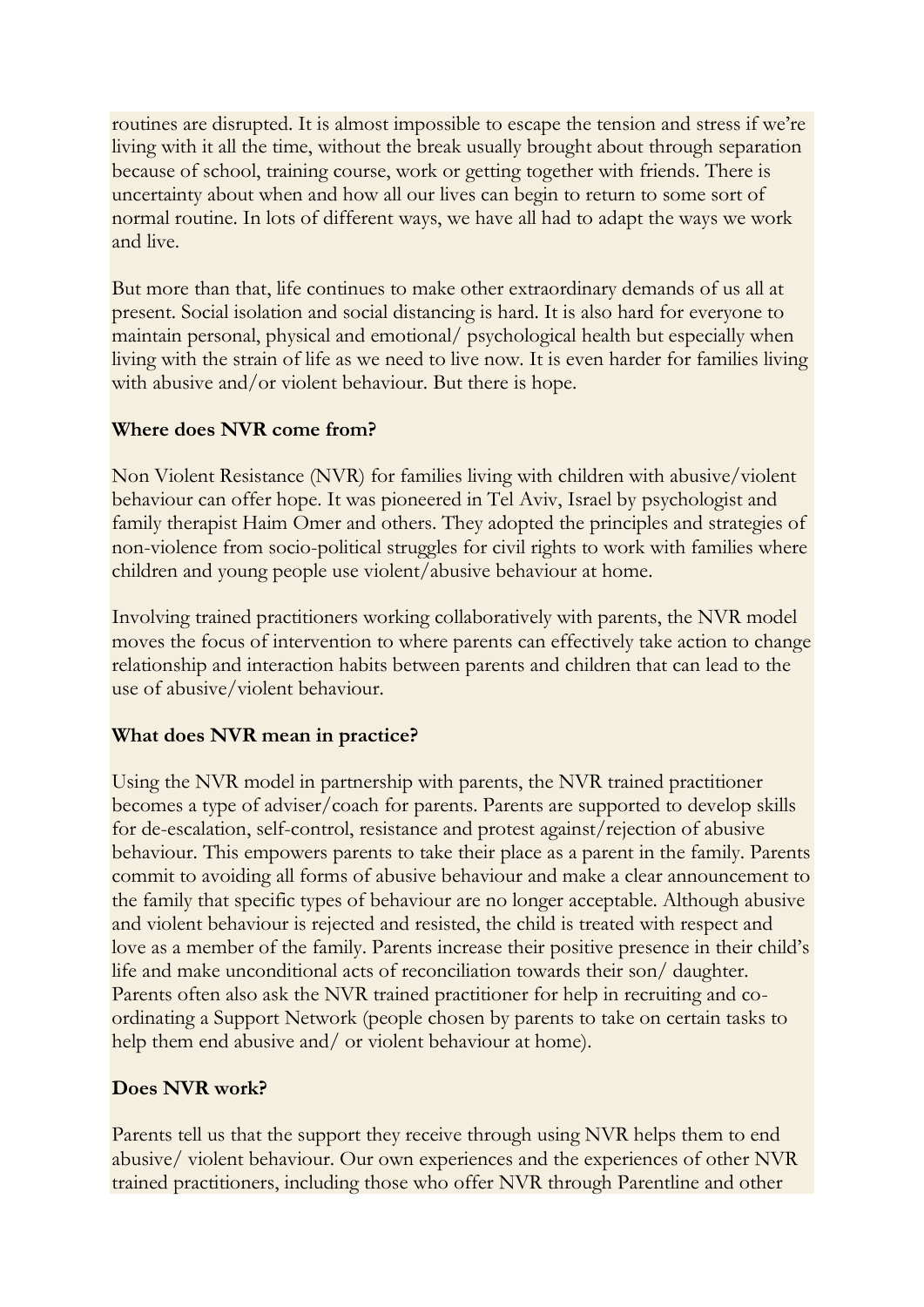services in Ireland, is that it seems to be very helpful for parents and in a relatively short space of time.

#### **Is there research about NVR (and where can I find it)?**

There is also a small but developing amount of research exploring intervention with NVR. For example, Gienusz (2014) described three research studies in the UK and Germany which found that NVR improves parental well-being, decreases parental helplessness and leads to positive improvements in the child's behaviour. Haim Omer and Dan Dolberger (2015) outlined the use of NVR with parents where a child threatens to commit suicide. Two research studies, one by Paula Wilcox and her colleagues in 2015 and another by one of us (Declan) in 2016, demonstrated that practitioners who took part in the training in NVR increased their confidence and skills for talking about and responding to CPVA.

Coogan (2018) describes NVR implementation in detail. NVR Ireland, a network of practitioners and academics in Ireland working to resolve the problems of children's abusive and/or violent behaviour towards parents/ carers, have developed a short guide for practitioners to use the NVR intervention over the phone or through social media platforms (see [www.cpvireland.ie](http://www.cpvireland.ie/) and [www.iasw.ie](http://www.iasw.ie/) ). There are free on-line resources, some of which have been developed by practitioners and academics in Ireland (e.g. [www.cpvireland.ie](http://www.cpvireland.ie/) and [www.newauthorityparenting.ie](http://www.newauthorityparenting.ie/) ) and in England [\(www.holesinthewall.co.uk](http://www.holesinthewall.co.uk/) and [www.familylives.org.uk](http://www.familylives.org.uk/) ). In this time of social distancing, many services in Ireland are using social media platforms to offer welcome support and a listening ear for parent/ carers coping with intense and stress-filled challenges.

## **A Lifeline**

NVR is an evidence-based, non-blaming, systemic and relatively short-term intervention model that empowers parents and people working with them to take positive action to end the abusive and/or violent behaviour of a child. It also helps with respecting and protecting children and all family members. People trained in NVR have been offering NVR support to parents/ carers through a variety of services, statutory and voluntary throughout Ireland since 2011. It seems to work. At a time of COVID 19, social isolation and social distancing, providing NVR on line or over the phone can be a lifeline.

**Dr Declan Coogan is an Acting Co-Director of the MA in Social Work and <sup>a</sup> Research Fellow with the UNESCO Child and Family Research Centre at the School of Political Science and Sociology in the National University of Ireland, Galway. He can be contacted at [declanp.coogan@nuigalway.ie](mailto:declanp.coogan@nuigalway.ie) Eileen Lauster is an independent social worker and tutor with the MA in Social Work at NUI Galway. They are both founding members of Non Violent Resistance Ireland, <sup>a</sup> network of practitioners and academics committed to**